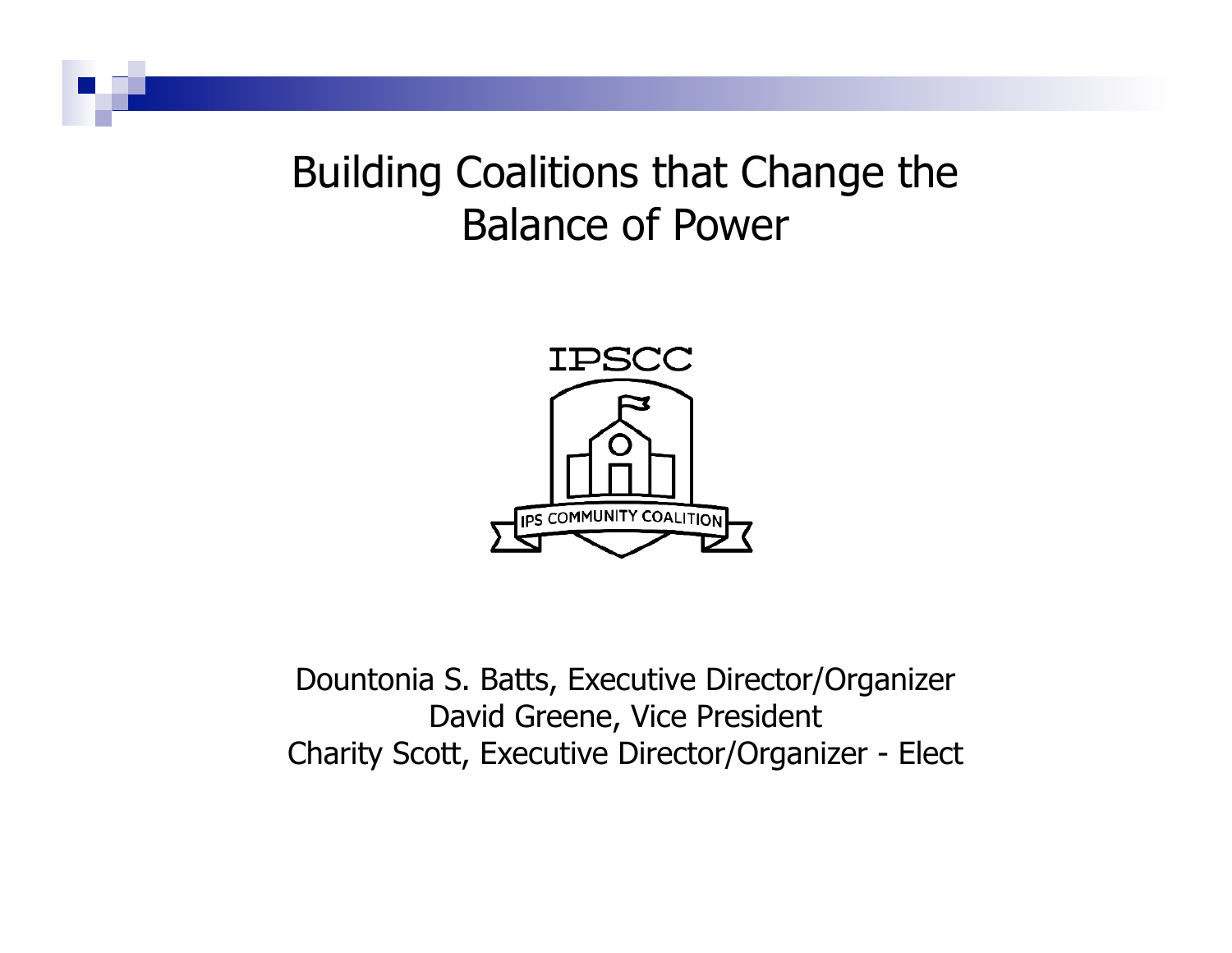# **Overview**

- **Example Terminology, Concepts, Infrastructure**
- Goals and Information Sharing
- Strategic Interactions with Power Players
- **DEDITION OPEN DISCUSSION Rationale,** Advantages and Challenges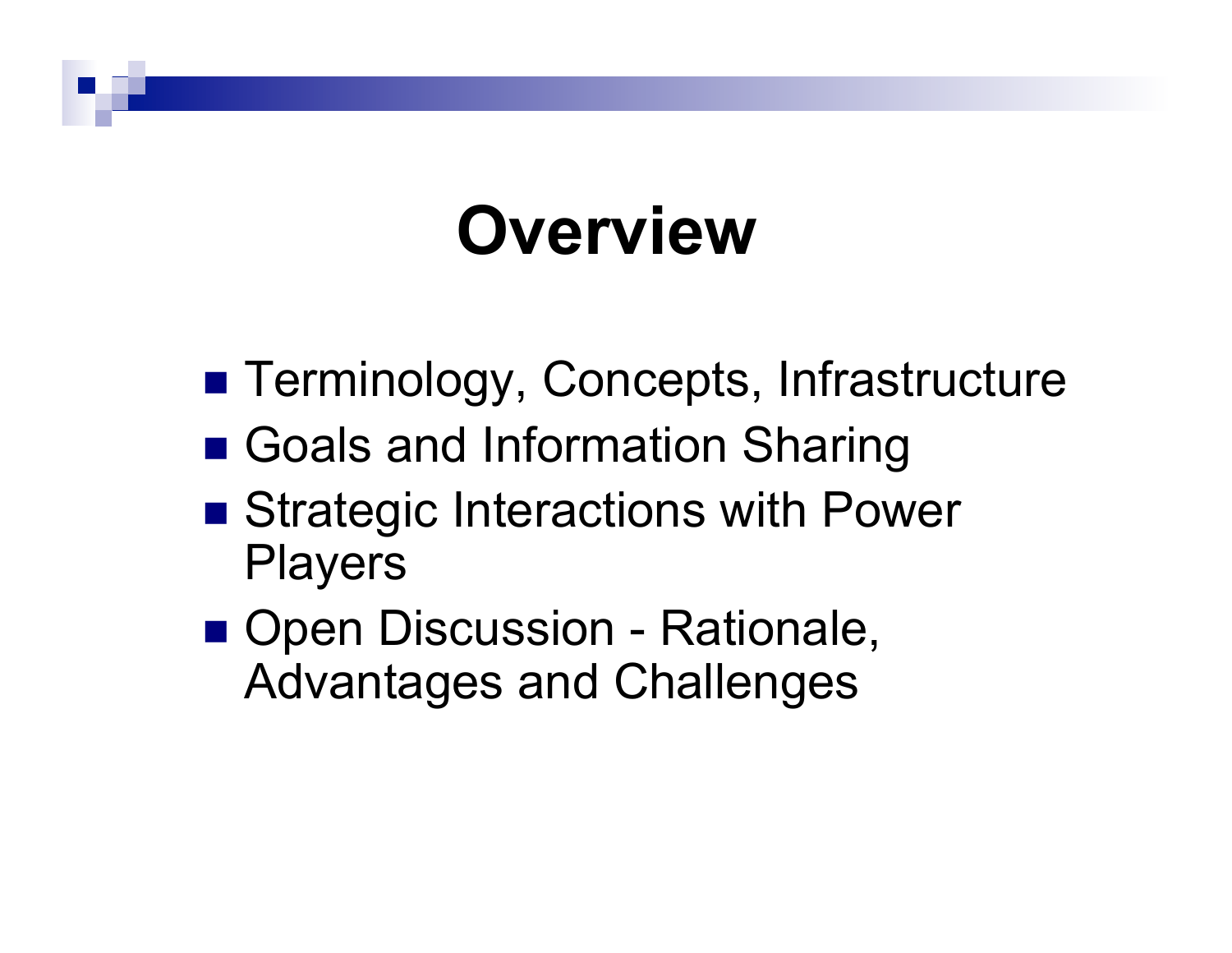# **Terminology**

- "A coalition is a union of people and/or organizations working to influence outcomes on a specific problem."
- **Example 20 Leadership is accepting responsibility for** enabling others to achieve purpose in the face of uncertainty.
- **. Organizing is leadership that enables people to** turn the resources they have into the power they need to make the change they want.

Cohen L, Baer N, Satterwhite P. Developing effective coalitions: an eight step guide. In: Wurzbach ME, ed. *Community Health Education & Promotion: A Guide to Program Design and Evaluation.* 2nd ed. Gaithersburg, MD: Aspen Publishers Inc; 2002:144-161.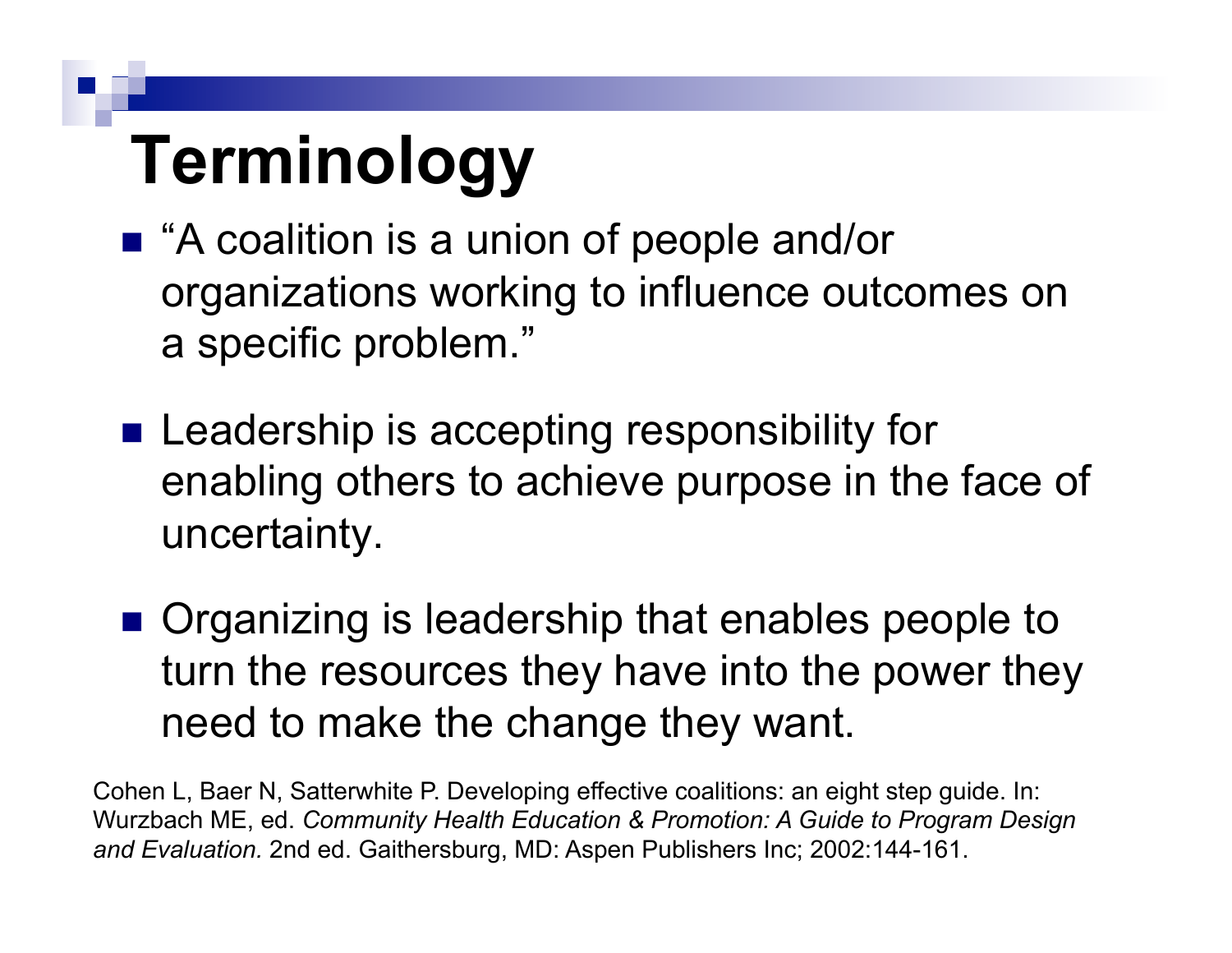# **Concepts**

- **Informal Coalition a lead organization or** person deliberately reaching out to various stakeholder groups, sharing information or contacts, usually includes a perceived consensus among the participants.
- Formal Coalition involves people and organizations banding together to develop common ground and influence policy under a formalized structure.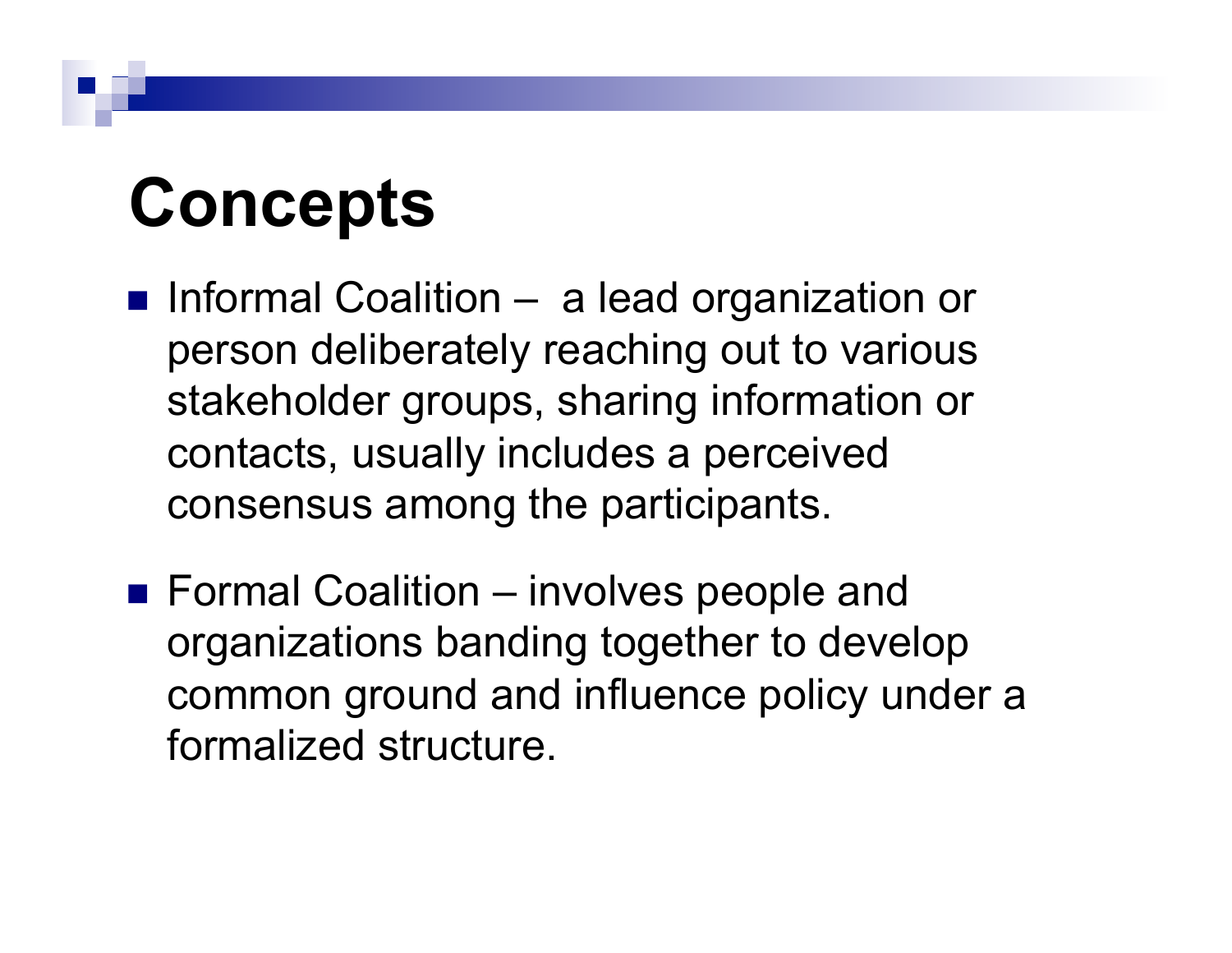#### **Why are coalitions necessary?**

- $\circ$  Pool and leverage resources to maximize the impact of your efforts
- $\circ$  Increase community understanding of community needs and maximize community assets
- **O Promote community-wide change through** coordination and diversity of participants
- O Create a sustainable impact and change

References: Alter C, Hage J. Organizations Working Together. Newbury Park, CA: Sage Publications, Inc; 1993.

Berkowitz B. Collaboration for health improvement: models for state, community and academic partnerships. Journal of Public Health Management and Practice 2000;6(1):67-72.

Butterfoss F, Goodman R, Wandersman A. Community coalitions for prevention and health promotion: factors predicting satisfaction, participation, and planning. Health Education Quarterly 1996;23(1):65-79.

Green L, Daniel M, Novick L. Partnerships and coalitions for community based research. Public Health Reports 2001;116(1 Suppl):20-30. Nelson J, Rashid H, Galvin V, Essien J, Levine L. Public/private partners: key factors in creating a strategic alliance for community health. American Journal of Preventive Medicine 1999; 16(3 Suppl):94-102.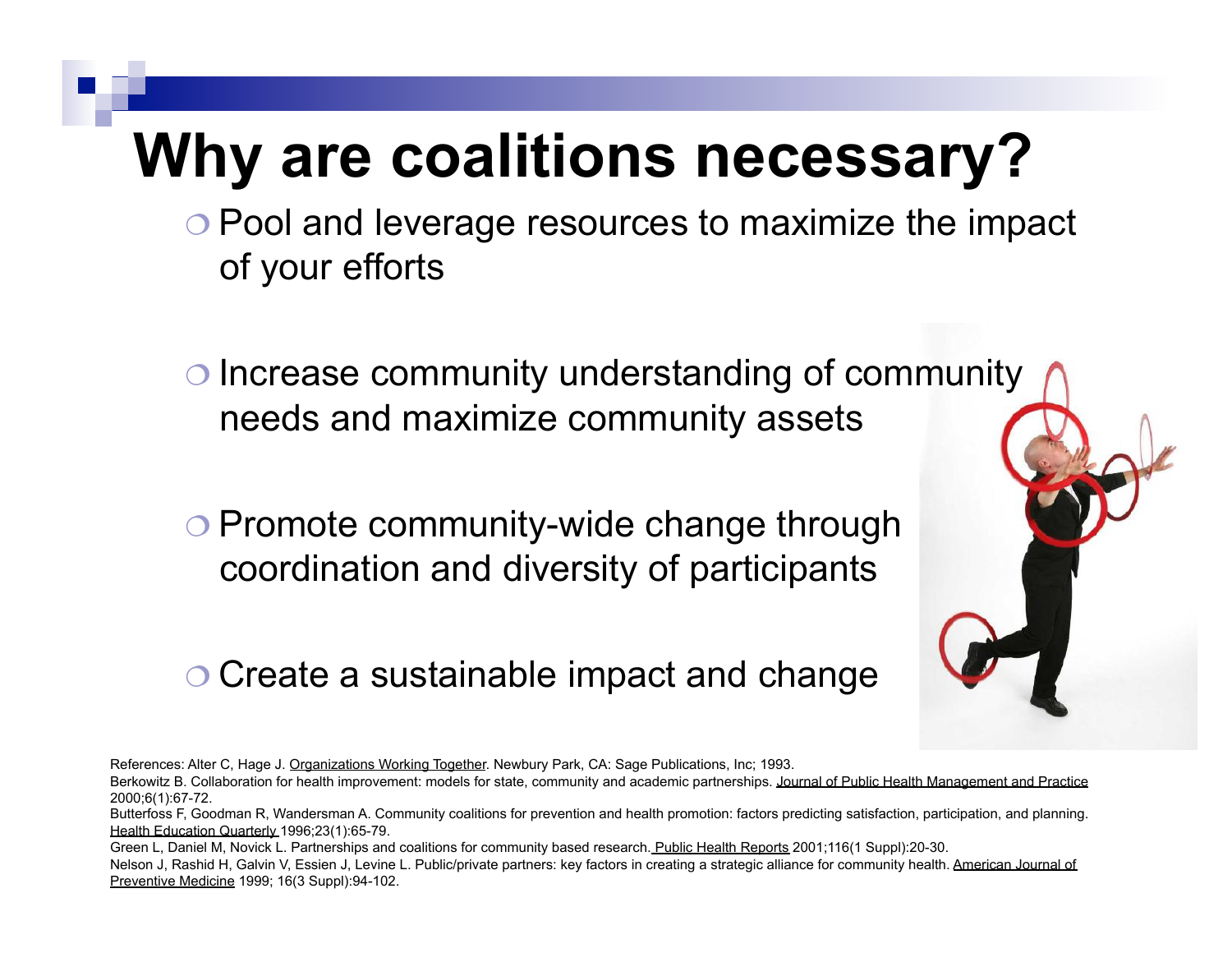#### ■ Stage 1 – Setting the Foundation

- □ Purpose
- $\Box$ Vision
- $\Box$  Mission
- □ Goals
- $\square$  Bylaws
- $\Box$  Articles of Incorporation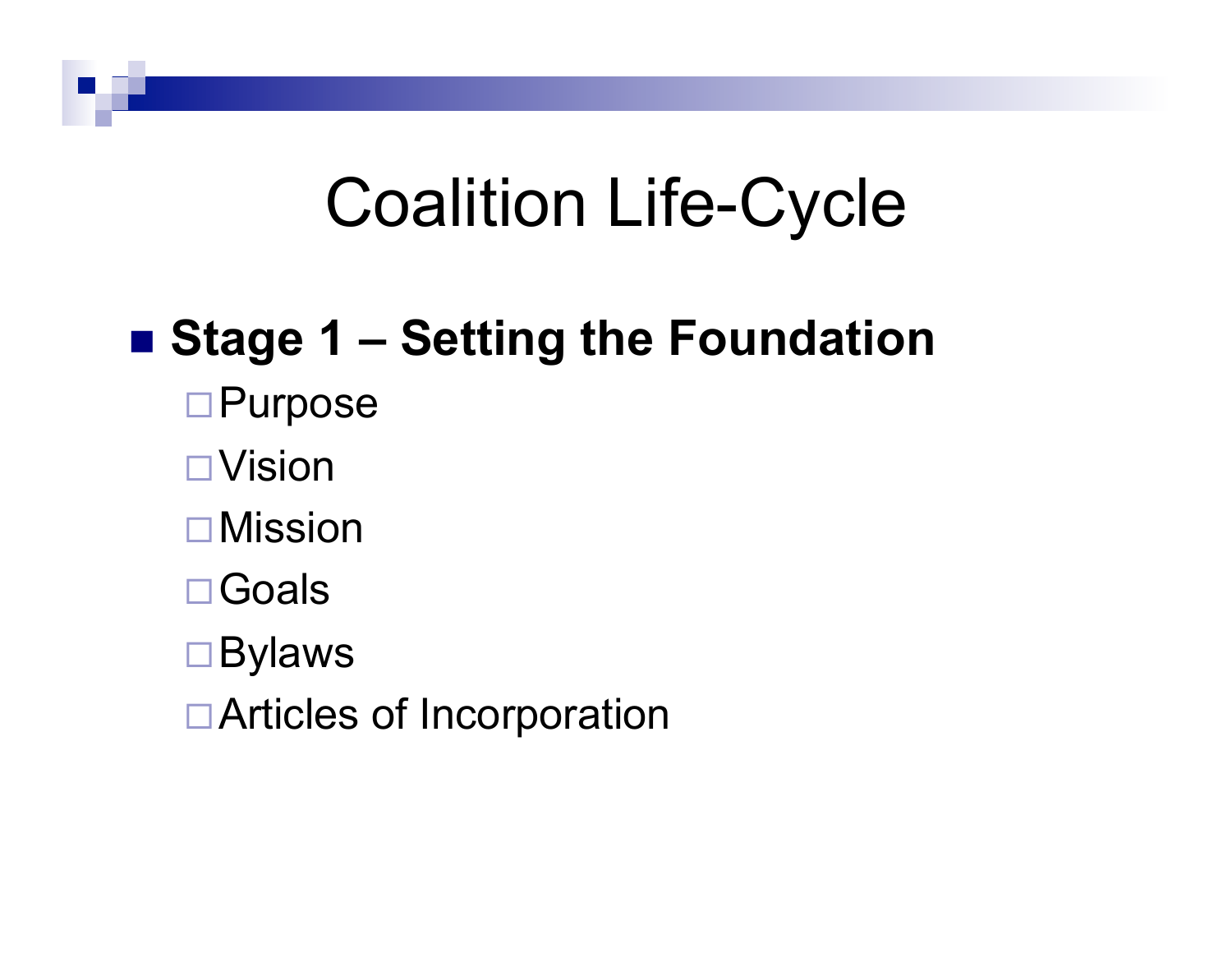#### ■ Stage 2 – Planning

- $\Box$  Strategies to pursue, including lobbying for new legislation, participating in elections, and talking to media.
- $\Box$  Establish basic arguments and messaging
- $\Box$  Articulate an integrated plan with timeline, objectives, funding, budget, etc.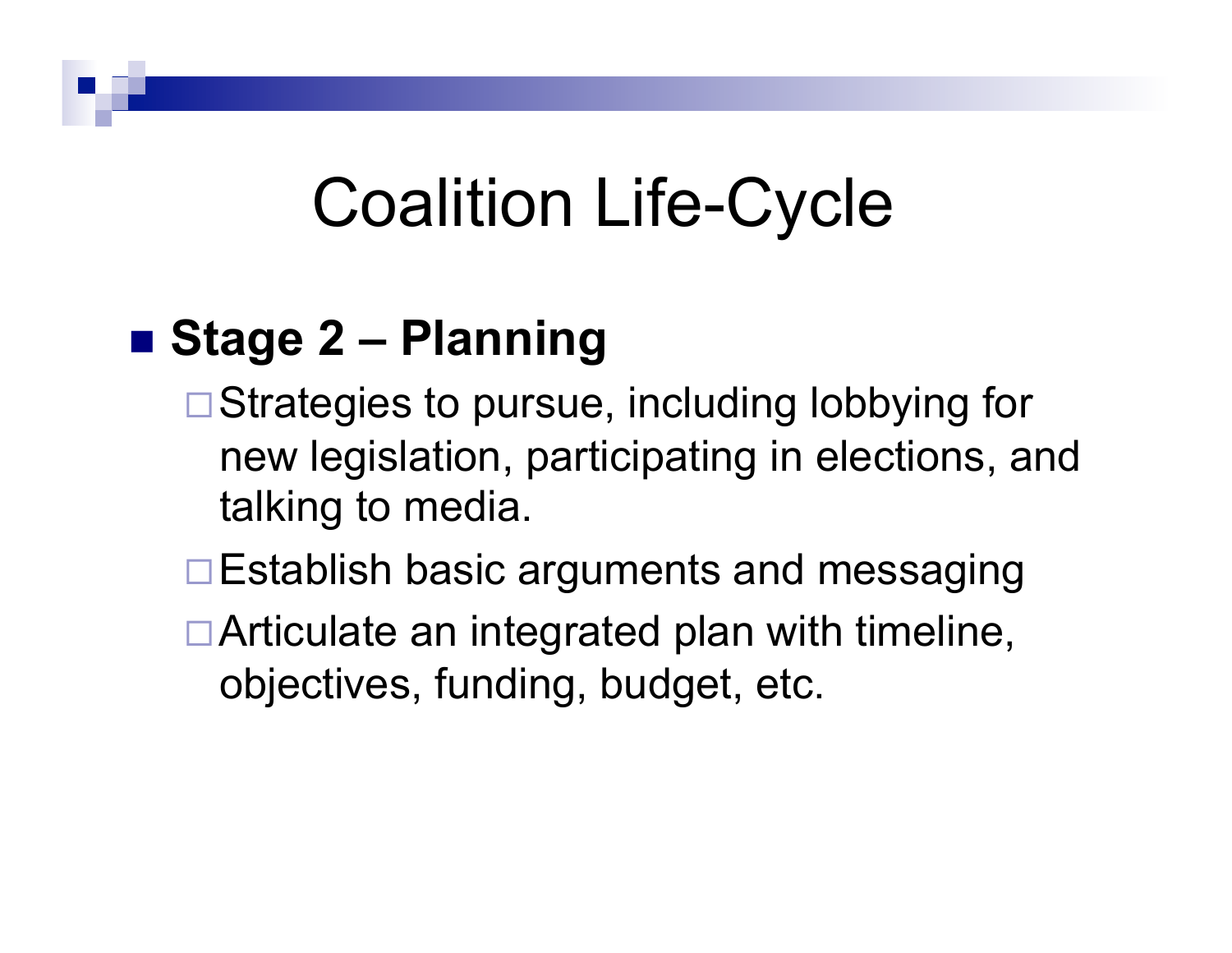#### ■ Stage 3 – Doing the Work

- $\Box$  Work the plan
- $\Box$  Use multiple tactics and activities
- $\Box$  Ensure a mechanism for feedback and evaluation
- $\Box$  Review implementation strategies to ensure alignment with desired outcomes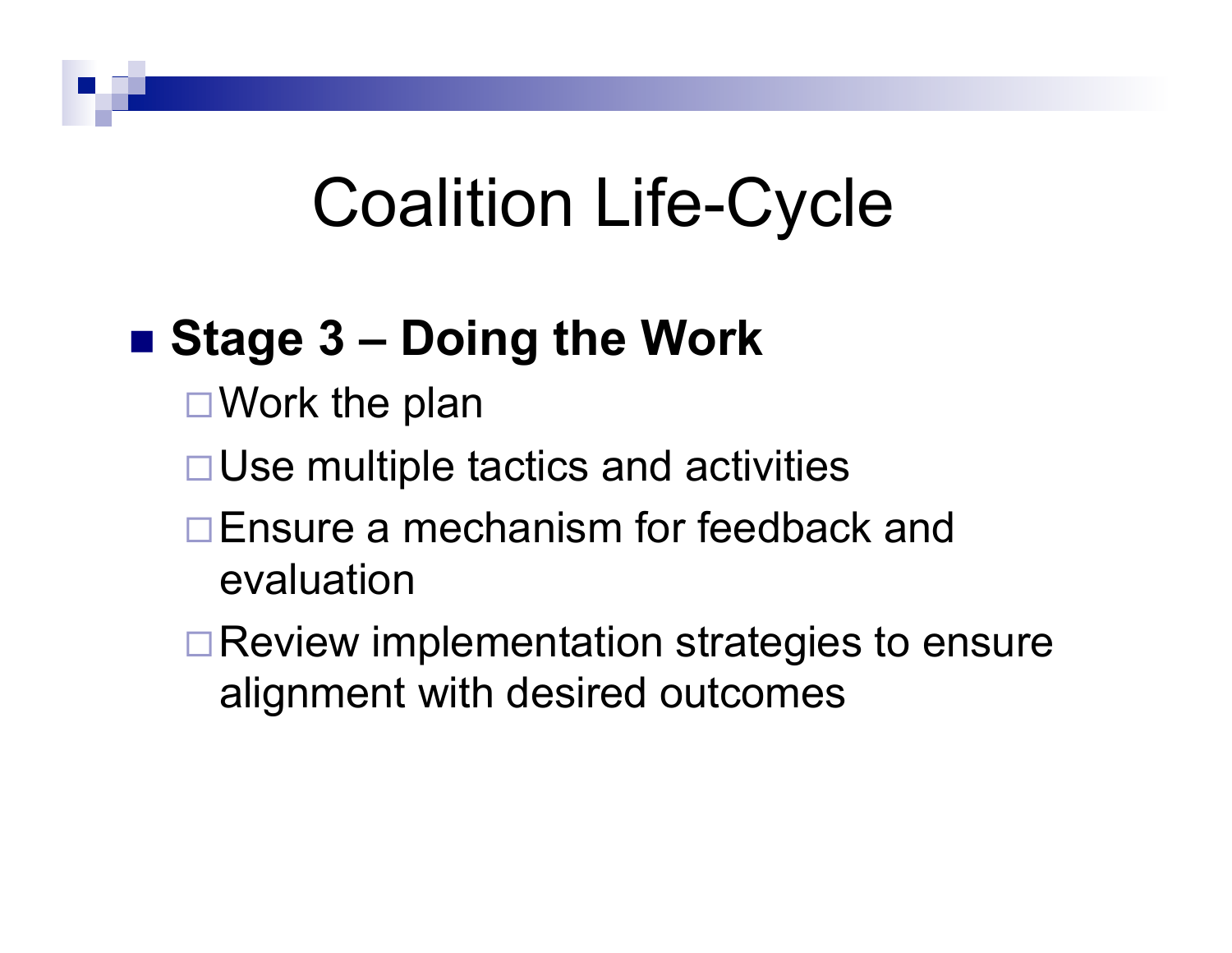#### ■ Stage 4 – Renew or Disband: What's Next?

- $\Box$  The goals of coalitions shift over time, and coalitions do not last forever.
- $\Box$  Goal achieved shift focus
- $\Box$  Goal achieved disband
- $\Box$  Goal not achieved keep working, stay focused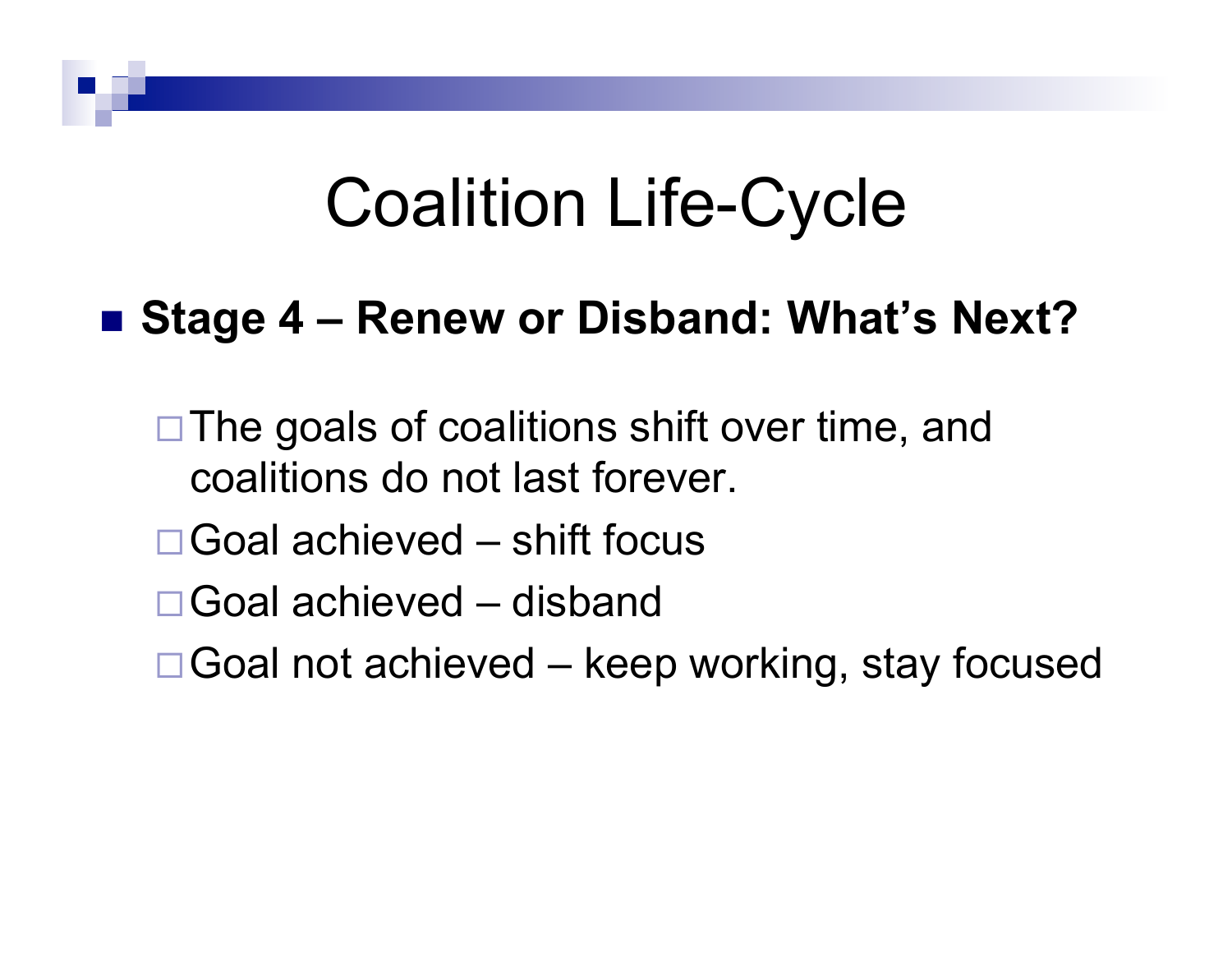# Goals and Information Sharing IPSCC: Issues in IPS

- A narrative pushed by district and special interest groups that does not match reality
- **E** Lack of Transparency
- **Example 1 Fast moving policy changes**
- **B** Special interest groups successfully pushing their agenda
- **Policies causing disruption and chaos of** the learning environment
- **Referenda confusion**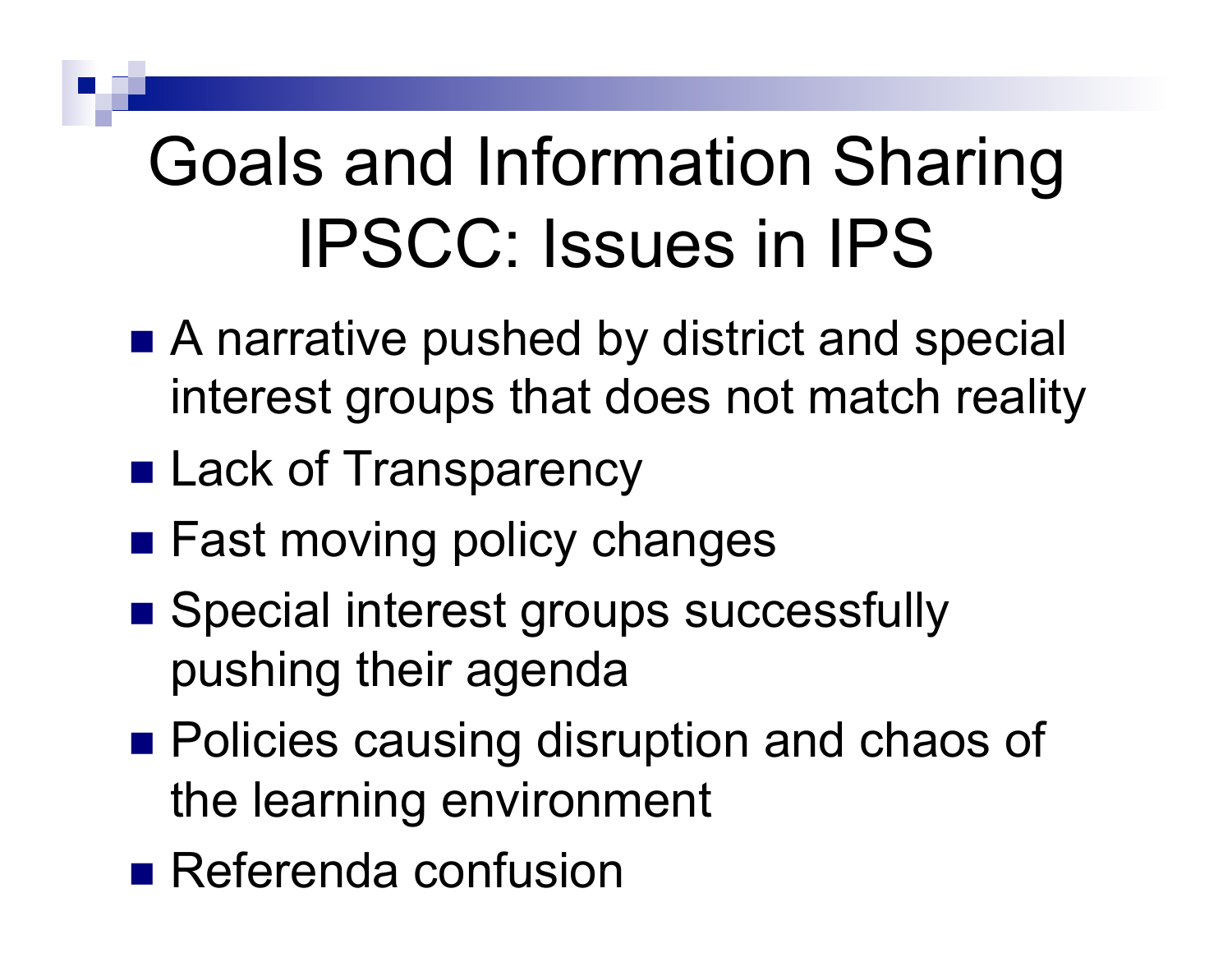# Goals and Information Sharing IPSCC: Ideal Set Up

- Compile articles and data to then be a resource of information for the community
- Create policy briefs on issues facing the district to provide an alternative to what special interest groups are pushing
- Attend all district related meetings take notes and live streaming un recorded meetings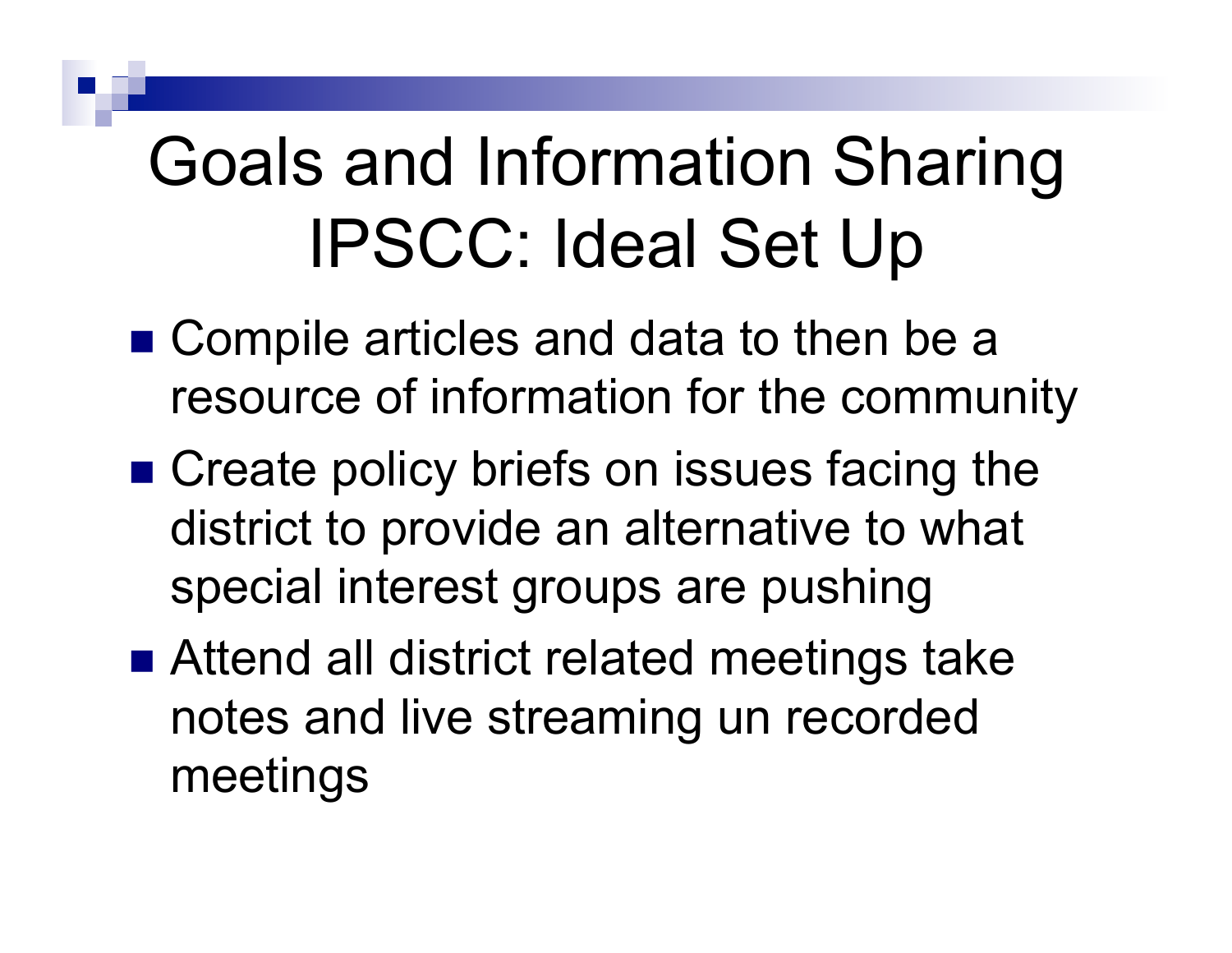## Goals and Information Sharing IPSCC: Realistic Set-Up

We are all volunteers, with jobs, kids and lives.

- Compile articles and data to then be a resource of information for the community-NOT a systematic process
- **Example 2** Create policy briefs on issues facing the district to provide an alternative to what special interest groups are pushing
- Attend all most district related meetings take notes and live streaming un recorded meetings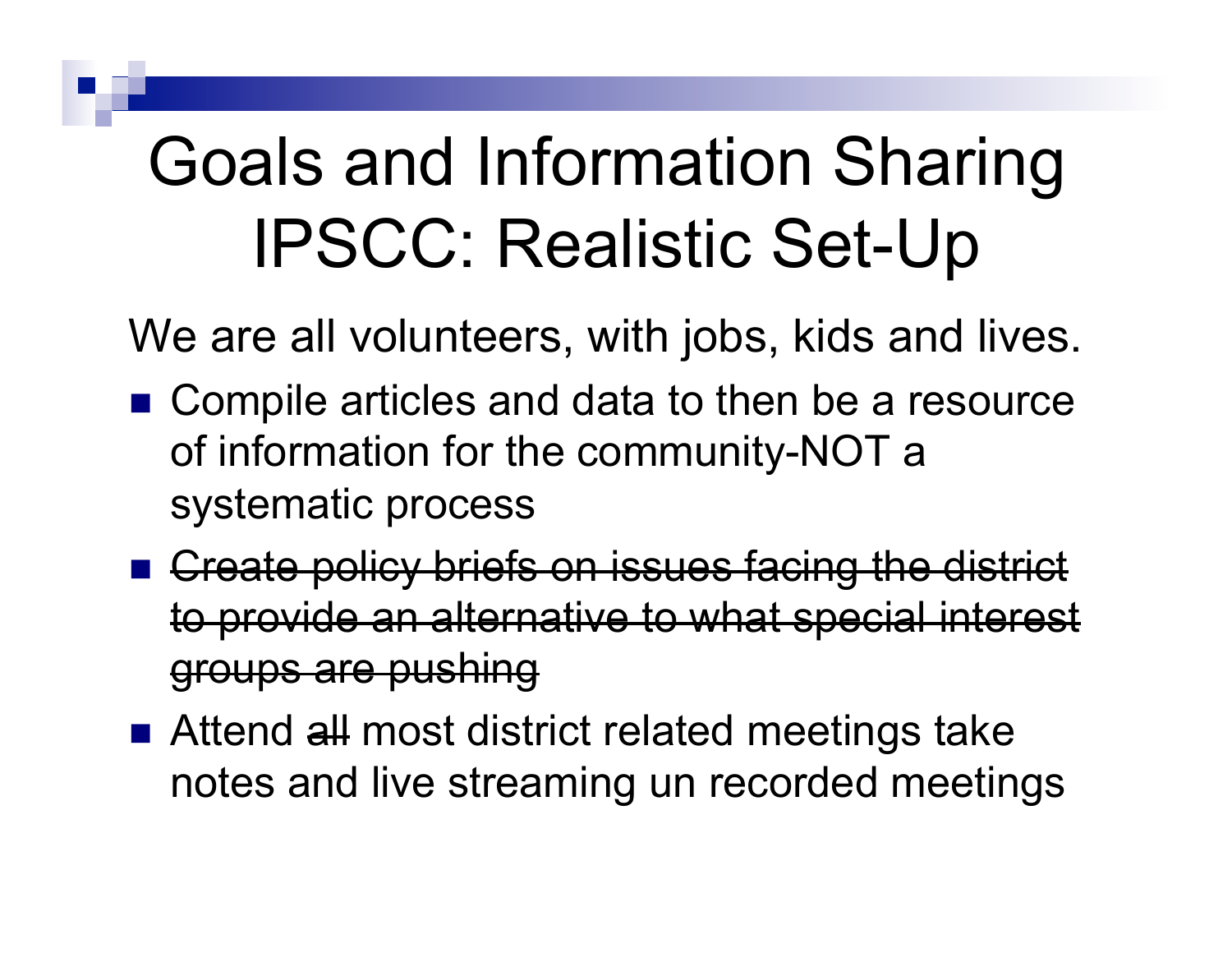- **Exposing questionable policies and** procedures
	- $\Box$  Attending school board and district related meetings,
		- **Taking notes and livestreaming.**
- **E** Sharing information
	- $\Box$  Via Facebook to the wider community, and Google Groups to members
		- **If** Messaging--connecting concrete district situations, with the wider issue of community voices/ democracy being undermined.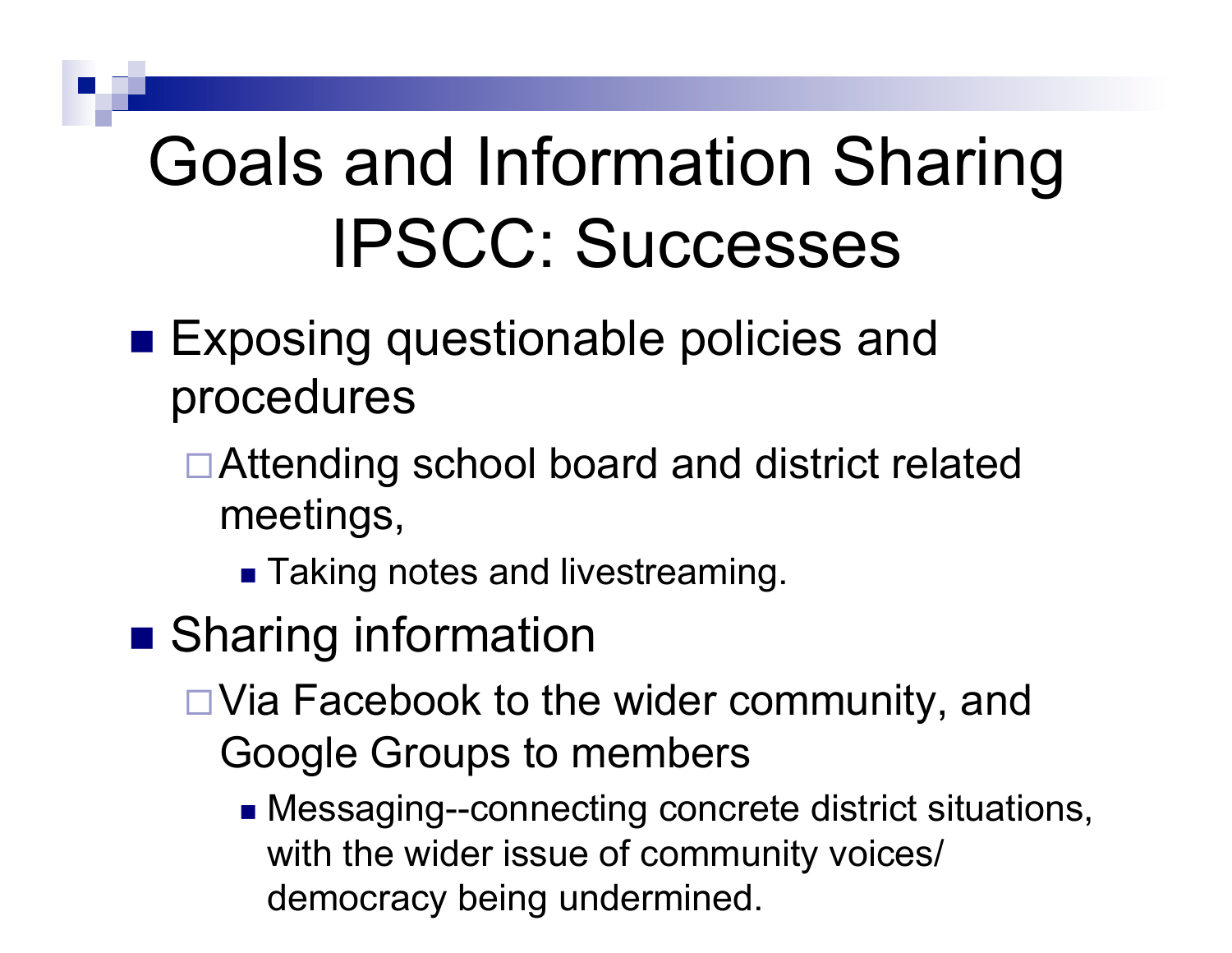**Pressuring the district** 

- $\Box$  Pointing to specific policy decisions made by the district and making clear the changes that would have made the decision or process more transparent and inclusive of community voices.
- $\Box$  Asking difficult, fact based questions to push for more transparency of process and information.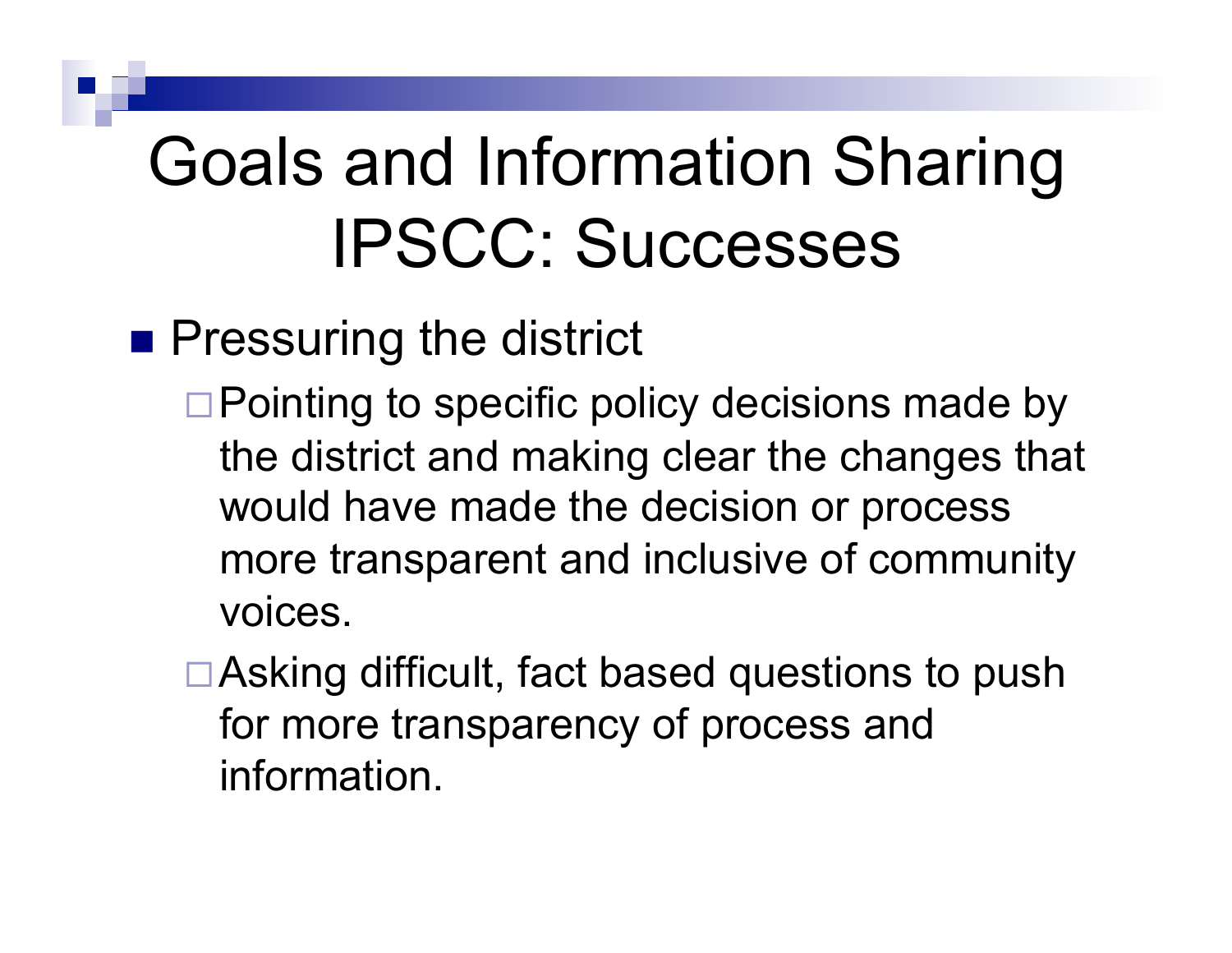**Pressuring the district** 

- $\Box$  Having members speak at board meetings to push back against rhetoric of the district, which is far removed from the realities of students, staff and families.
- $\Box$  Writing op-eds to ask publicly for more information, and expose inadequate transparency of policies and processes.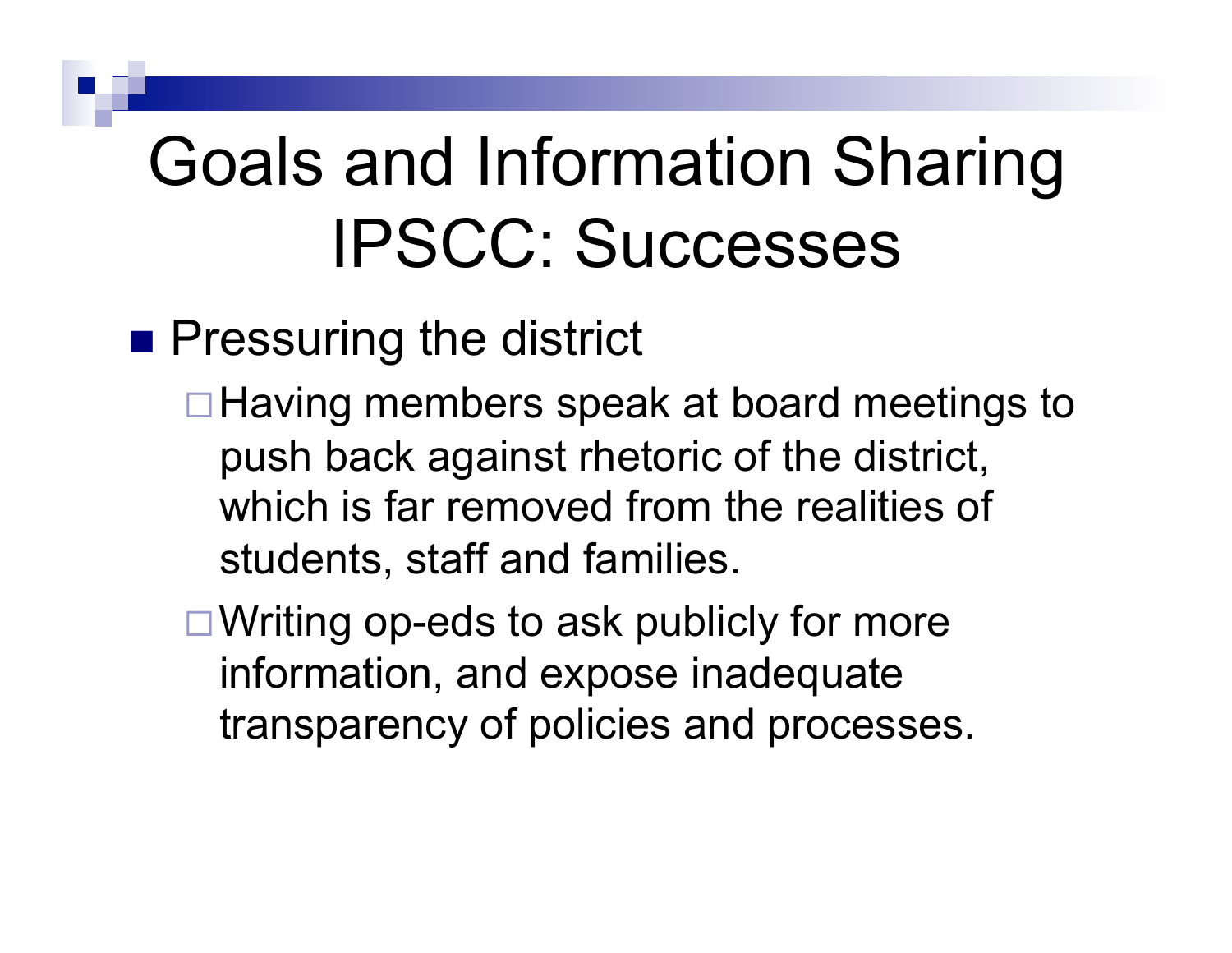■ We are being taken seriously by

- $\Box$  The district—private meetings and personal contact information
- $\Box$  And the media—asked to be interviewed and give our perspective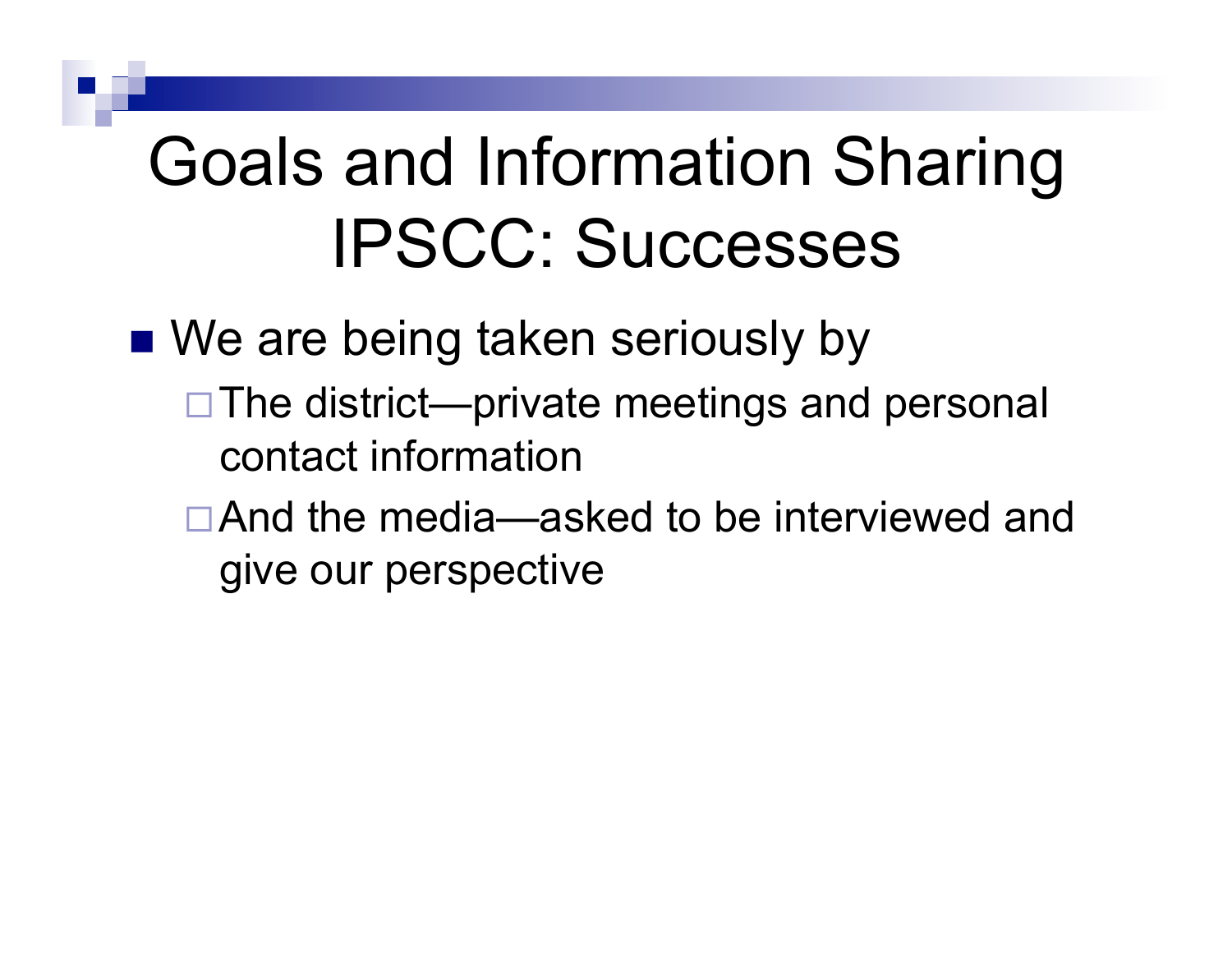■ Reasons to recruit Faith-based leaders:  $\Box$  Access to resources that will be needed  $\Box$  Access to influencers □ Example, Pastors for Texas Children www.pastorsfortexaschildren.com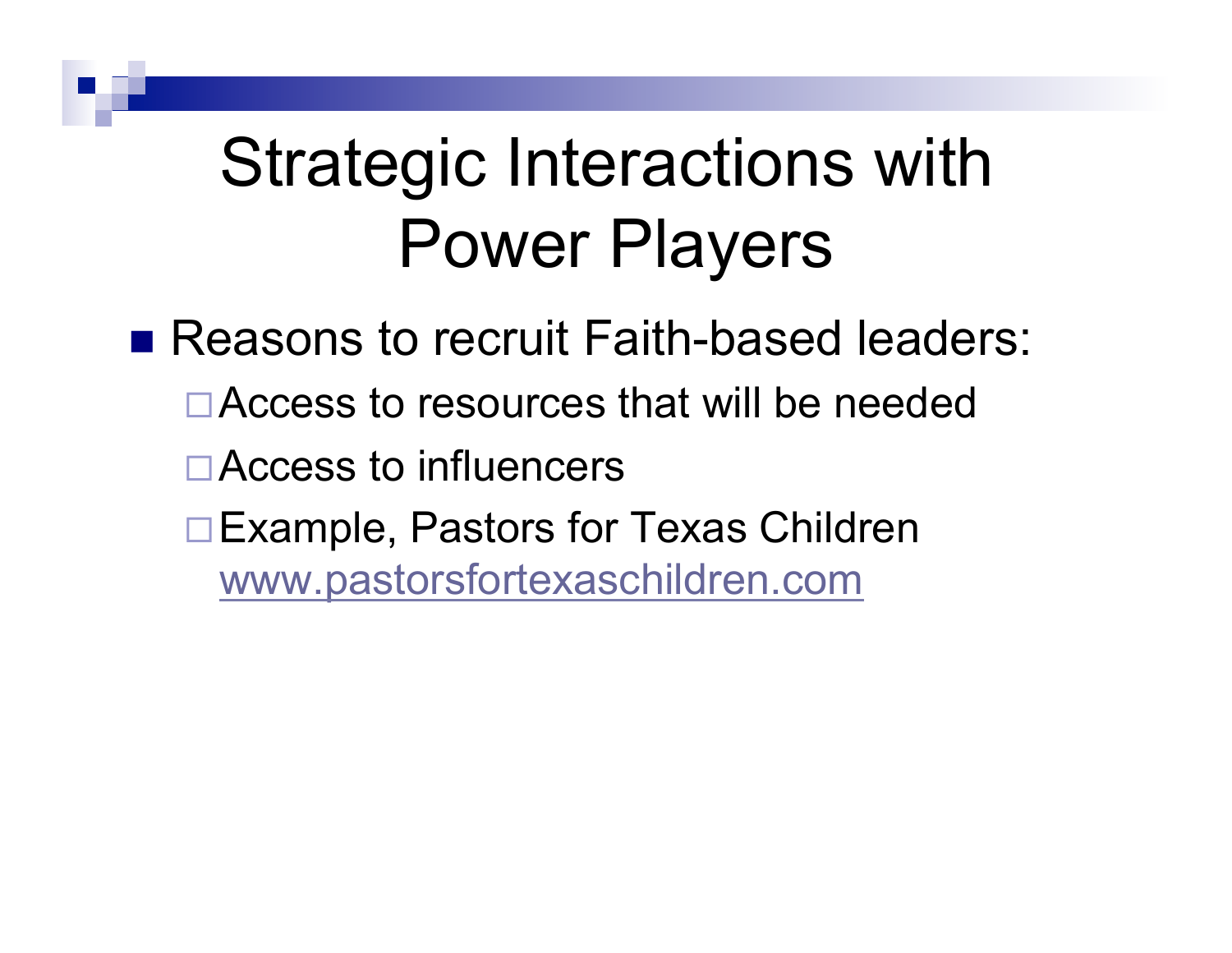Duties for the Faith-based Community:

- Outreach & educate public officials at all levels of government
	- **State Government**
	- □ City Government
	- □ School Board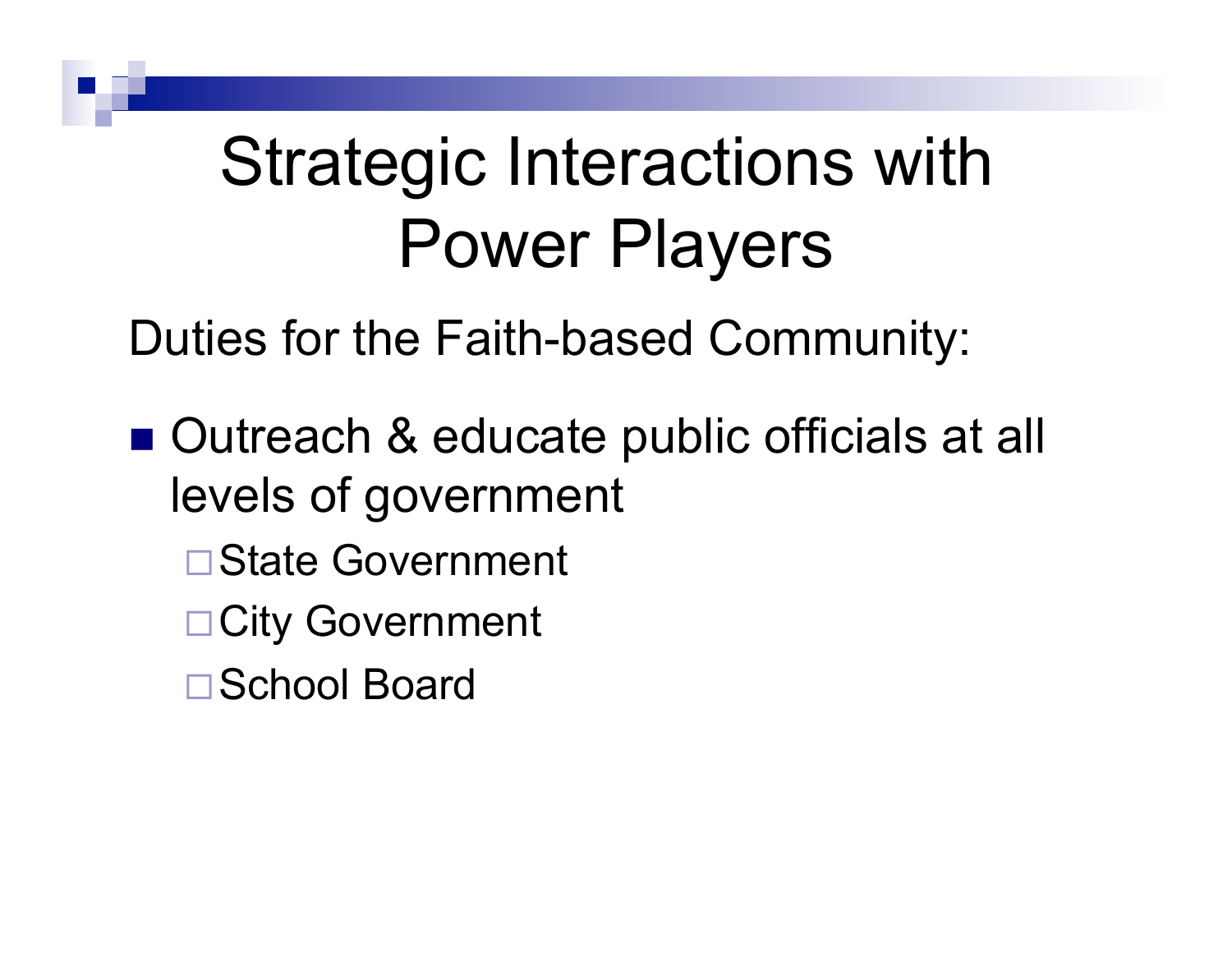- Outreach & educate the Faith-based & non faith-based community
- Outreach & educate the Business **Community** 
	- $\Box$ Key businesses
	- □ Chamber of Commerce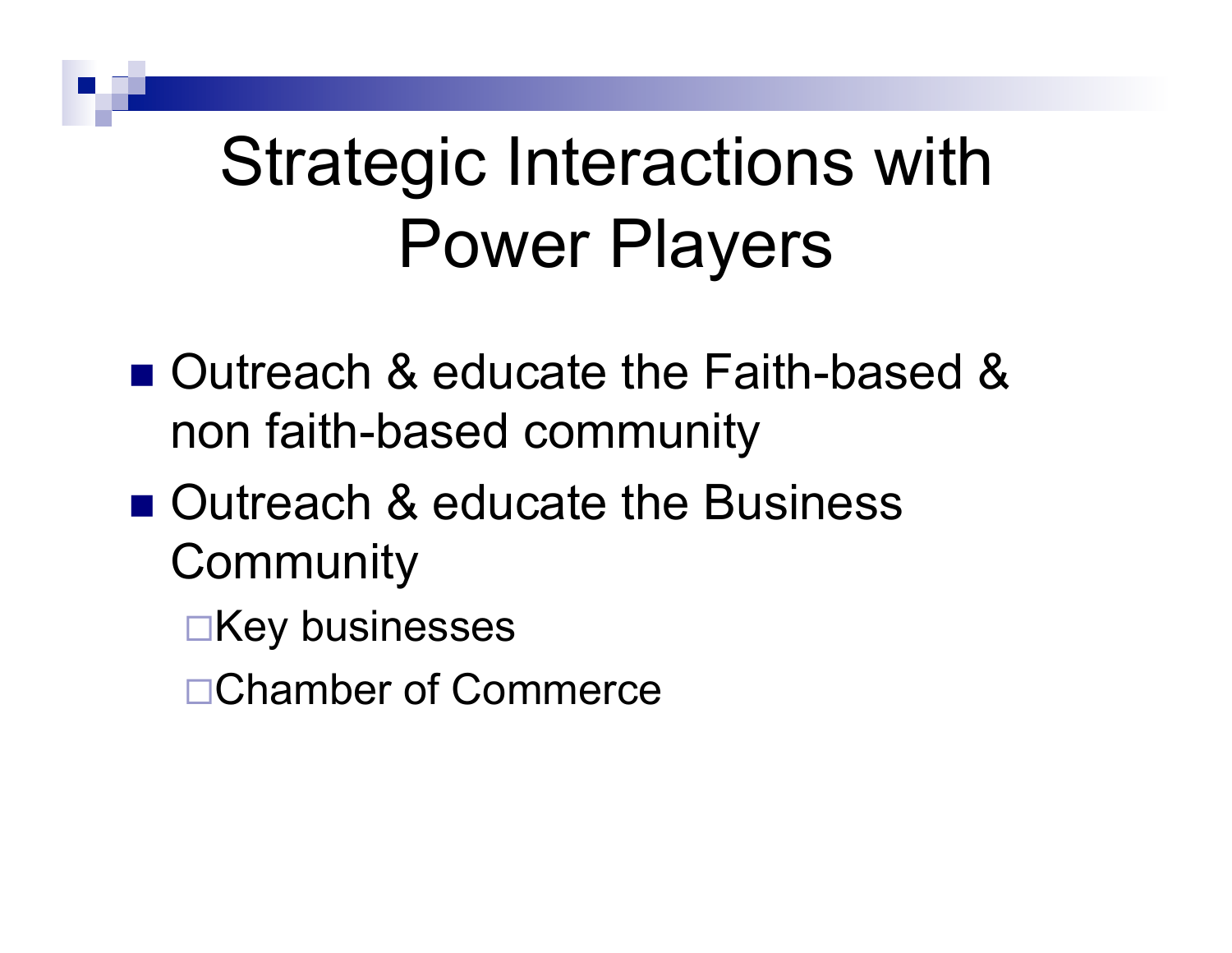Challenges:

- **E**Staying connected
- Competition with opposing views
- **EMedia Access**

**IMeasuring effectiveness**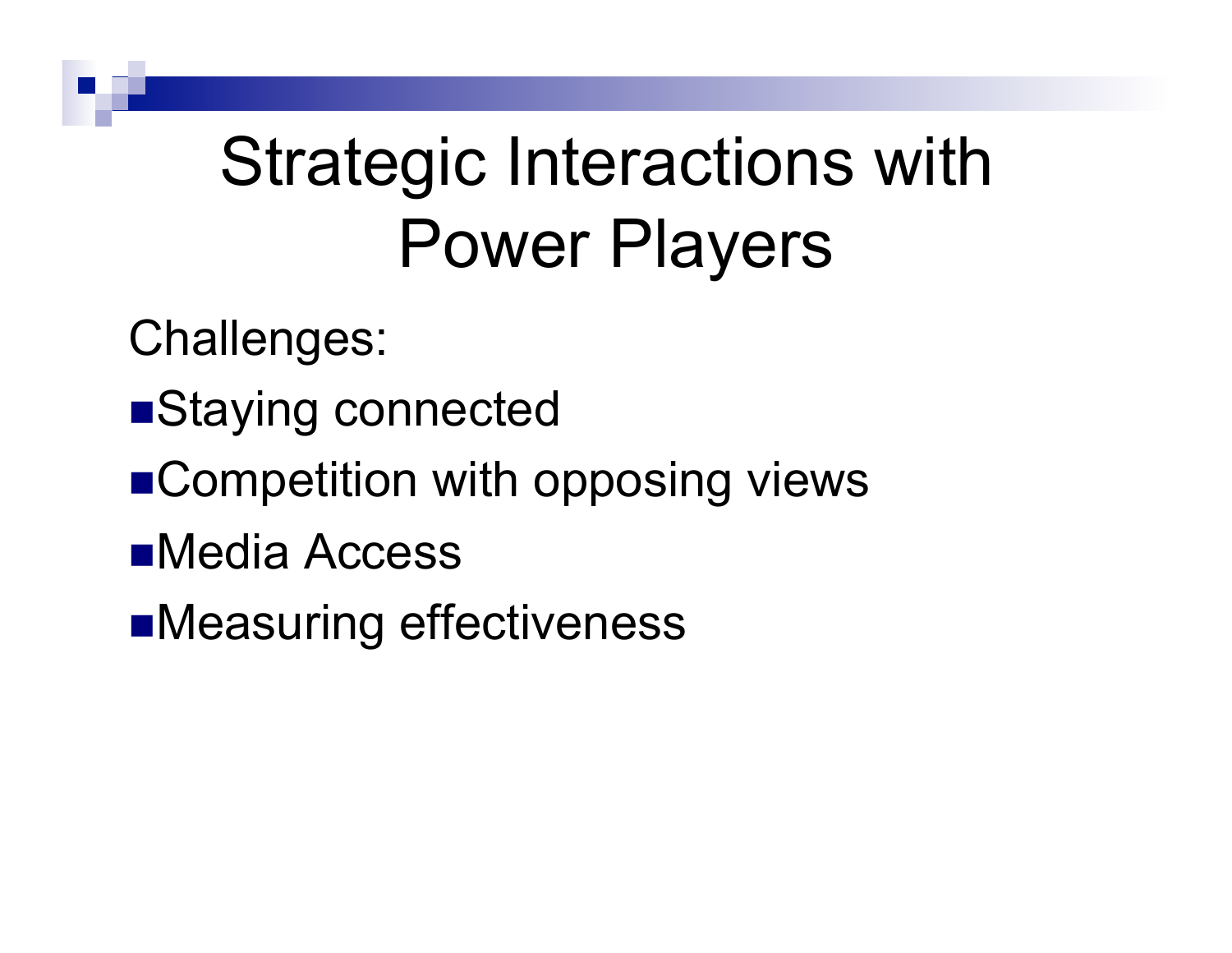#### Discussion Time

- **Rationale**
- **E** Advantages
- **E** Challenges